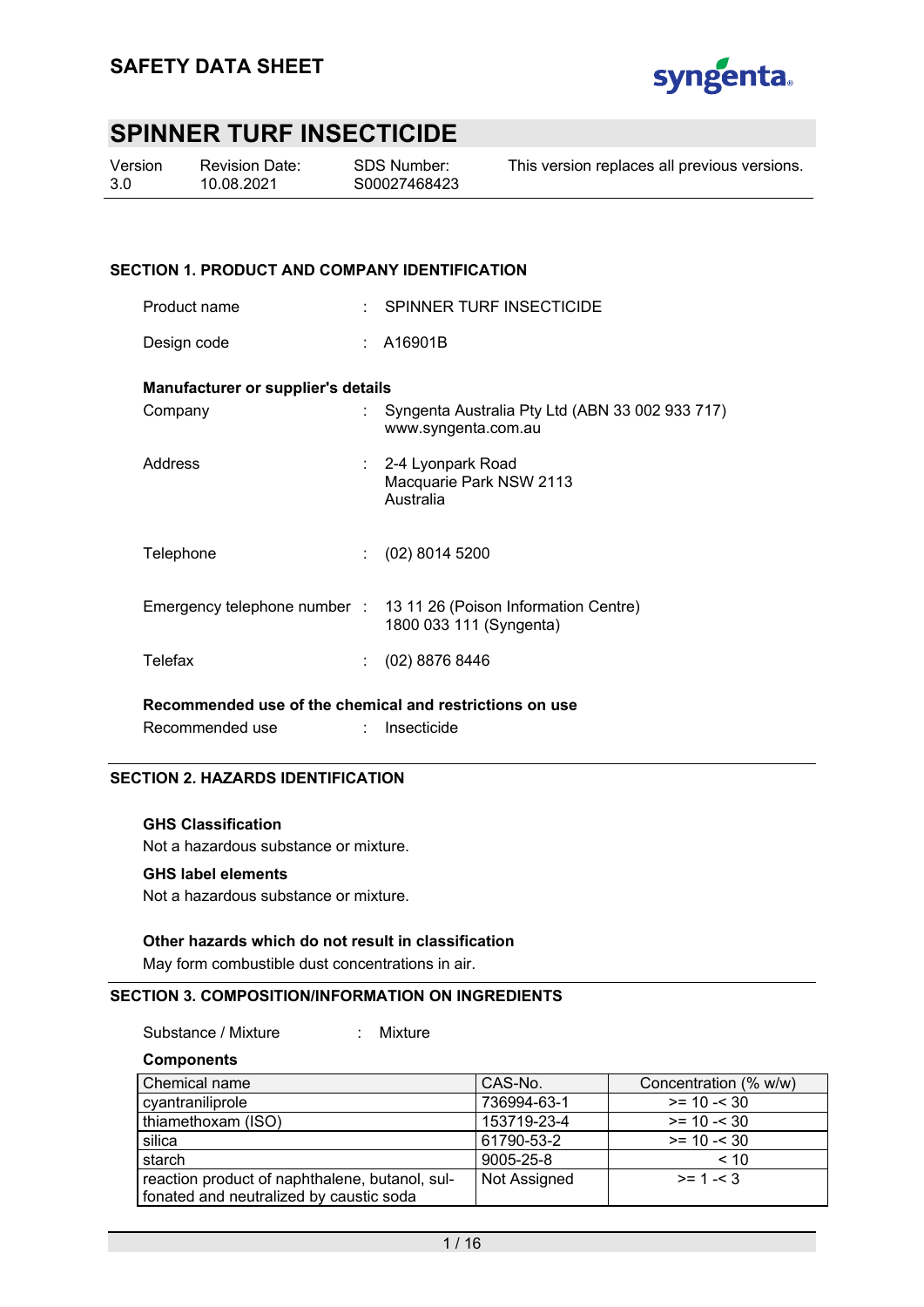

| Version | <b>Revision Date:</b> | SDS Number:  | This version replaces all previous versions. |
|---------|-----------------------|--------------|----------------------------------------------|
| 3.0     | 10.08.2021            | S00027468423 |                                              |
|         |                       |              |                                              |

2-Butenedioic acid (2Z)-, sodium salt (1:2) 371-47-1 < 1

### **SECTION 4. FIRST AID MEASURES**

| General advice                                                    |    | Have the product container, label or Safety Data Sheet with<br>you when calling the emergency number, a poison control<br>center or physician, or going for treatment.                                                                                   |
|-------------------------------------------------------------------|----|----------------------------------------------------------------------------------------------------------------------------------------------------------------------------------------------------------------------------------------------------------|
| If inhaled                                                        |    | Move the victim to fresh air.<br>If breathing is irregular or stopped, administer artificial respira-<br>tion.<br>Keep patient warm and at rest.                                                                                                         |
| In case of skin contact                                           |    | Call a physician or poison control centre immediately.<br>: Take off all contaminated clothing immediately.<br>Wash off immediately with plenty of water.<br>If skin irritation persists, call a physician.<br>Wash contaminated clothing before re-use. |
| In case of eye contact                                            |    | : Rinse immediately with plenty of water, also under the eyelids,<br>for at least 15 minutes.<br>Remove contact lenses.<br>Immediate medical attention is required.                                                                                      |
| If swallowed                                                      |    | If swallowed, seek medical advice immediately and show this<br>container or label.<br>Do NOT induce vomiting.                                                                                                                                            |
| Most important symptoms<br>and effects, both acute and<br>delayed | ÷. | Nonspecific<br>No symptoms known or expected.                                                                                                                                                                                                            |
| Notes to physician                                                |    | There is no specific antidote available.<br>Treat symptomatically.                                                                                                                                                                                       |

#### **SECTION 5. FIREFIGHTING MEASURES**

| Suitable extinguishing media                                                                              | $\sim$ | Extinguishing media - small fires<br>Use water spray, alcohol-resistant foam, dry chemical or car-<br>bon dioxide.<br>Extinguishing media - large fires<br>Alcohol-resistant foam<br>or<br>Water spray                                                                                                         |
|-----------------------------------------------------------------------------------------------------------|--------|----------------------------------------------------------------------------------------------------------------------------------------------------------------------------------------------------------------------------------------------------------------------------------------------------------------|
| Unsuitable extinguishing<br>media<br>Specific hazards during fire-<br>fighting                            | ÷      | Do not use a solid water stream as it may scatter and spread<br>fire.<br>As the product contains combustible organic components, fire<br>will produce dense black smoke containing hazardous prod-<br>ucts of combustion (see section 10).<br>Exposure to decomposition products may be a hazard to<br>health. |
| Specific extinguishing meth-<br>ods<br>Special protective equipment :<br>for firefighters<br>Hazchem Code | ÷.     | Do not allow run-off from fire fighting to enter drains or water<br>courses.<br>Cool closed containers exposed to fire with water spray.<br>Wear full protective clothing and self-contained breathing ap-<br>paratus.<br>2Z                                                                                   |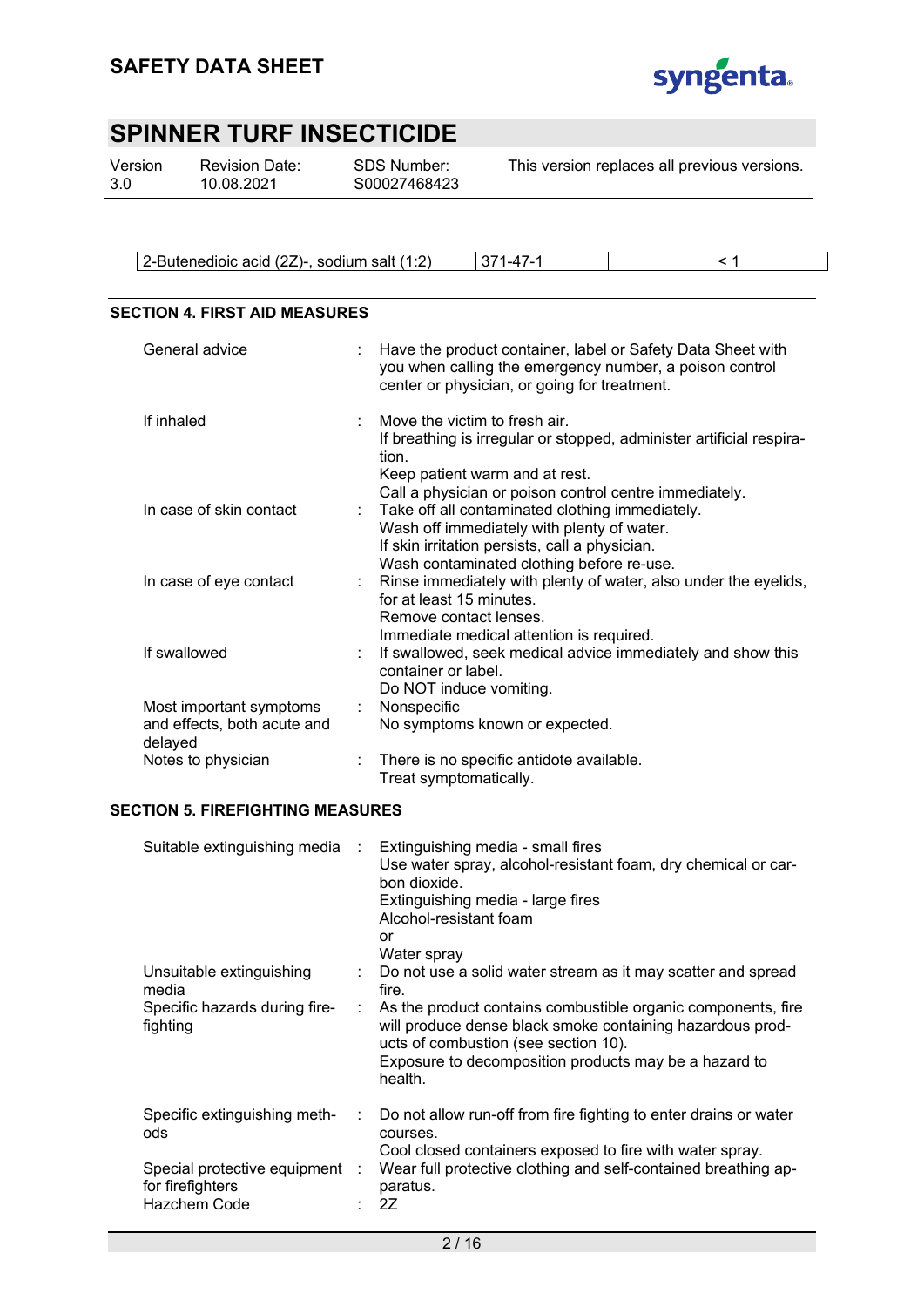

| Version | R٥ |
|---------|----|
| 3.0     | 10 |

evision Date: 10.08.2021

SDS Number: S00027468423 This version replaces all previous versions.

### **SECTION 6. ACCIDENTAL RELEASE MEASURES**

| Personal precautions, protec- :<br>tive equipment and emer-<br>gency procedures | Refer to protective measures listed in sections 7 and 8.<br>Avoid dust formation.                                                                                                                                                                                                                                                                                                                         |
|---------------------------------------------------------------------------------|-----------------------------------------------------------------------------------------------------------------------------------------------------------------------------------------------------------------------------------------------------------------------------------------------------------------------------------------------------------------------------------------------------------|
| Environmental precautions                                                       | : Do not flush into surface water or sanitary sewer system.<br>If the product contaminates rivers and lakes or drains inform<br>respective authorities.                                                                                                                                                                                                                                                   |
| Methods and materials for<br>containment and cleaning up                        | Contain spillage, pick up with an electrically protected vacuum<br>cleaner or by wet-brushing and transfer to a container for dis-<br>posal according to local regulations (see section 13).<br>Do not create a powder cloud by using a brush or compressed<br>air.<br>Clean contaminated surface thoroughly.<br>Clean with detergents. Avoid solvents.<br>Retain and dispose of contaminated wash water. |

### **SECTION 7. HANDLING AND STORAGE**

| Advice on safe handling     | : This material is capable of forming flammable dust clouds in<br>air, which, if ignited, can produce a dust cloud explosion.<br>Flames, hot surfaces, mechanical sparks and electrostatic<br>discharges can serve as ignition sources for this material.<br>Electrical equipment should be compatible with the flammabil-<br>ity characteristics of this material. The flammability character-<br>istics will be made worse if the material contains traces of<br>flammable solvents or is handled in the presence of flamma-<br>ble solvents.<br>This material can become readily charged in most operations. |
|-----------------------------|-----------------------------------------------------------------------------------------------------------------------------------------------------------------------------------------------------------------------------------------------------------------------------------------------------------------------------------------------------------------------------------------------------------------------------------------------------------------------------------------------------------------------------------------------------------------------------------------------------------------|
| Conditions for safe storage | Avoid contact with skin and eyes.<br>When using do not eat, drink or smoke.<br>For personal protection see section 8.<br>Keep containers tightly closed in a dry, cool and well-<br>ventilated place.<br>Keep out of the reach of children.<br>Keep away from food, drink and animal feedingstuffs.                                                                                                                                                                                                                                                                                                             |

### **SECTION 8. EXPOSURE CONTROLS/PERSONAL PROTECTION**

#### **Components with workplace control parameters**

| Components         | CAS-No.     | Value type<br>(Form of | Control parame-<br>ters / Permissible | <b>Basis</b> |
|--------------------|-------------|------------------------|---------------------------------------|--------------|
|                    |             | exposure)              | concentration                         |              |
| cyantraniliprole   | 736994-63-1 | <b>TWA</b>             | $5 \text{ mg/m}$ 3                    | Syngenta     |
| thiamethoxam (ISO) | 153719-23-4 | <b>TWA</b>             | $3$ mg/m $3$                          | Syngenta     |
| silica             | 61790-53-2  | <b>TWA</b>             | $10 \text{ mg/m}$                     | AU OEL       |
| starch             | 9005-25-8   | <b>TWA</b>             | $10 \text{ mg/m}$                     | AU OEL       |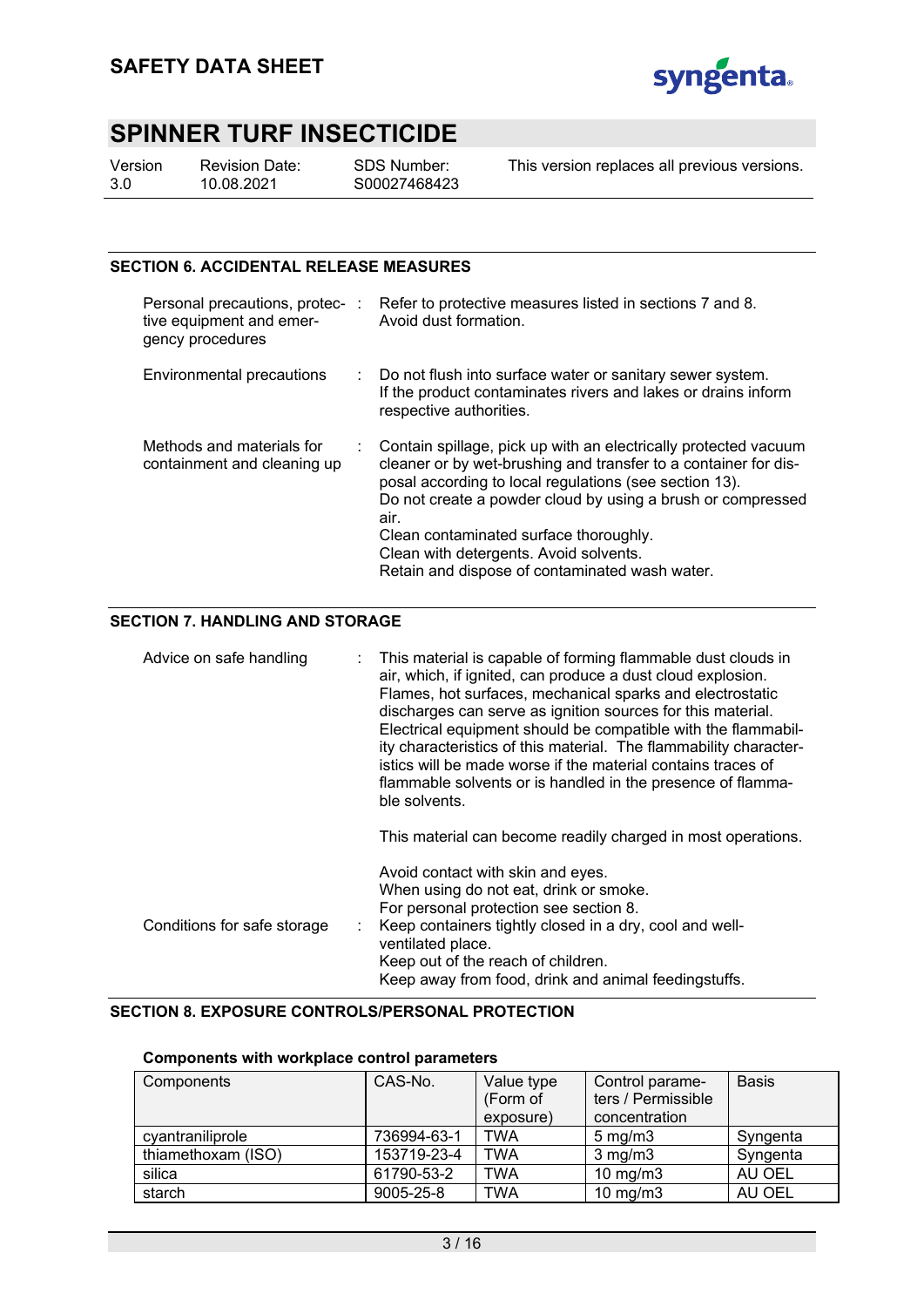

| Hand protection<br>Remarks<br>Eye protection<br>Protective measures |                                                    |          |                                                                                                                                                                                                                   |                                                                                                                                                                                                                                                                                          |              |  |
|---------------------------------------------------------------------|----------------------------------------------------|----------|-------------------------------------------------------------------------------------------------------------------------------------------------------------------------------------------------------------------|------------------------------------------------------------------------------------------------------------------------------------------------------------------------------------------------------------------------------------------------------------------------------------------|--------------|--|
|                                                                     |                                                    |          | <b>TWA</b>                                                                                                                                                                                                        | 10 mg/m3                                                                                                                                                                                                                                                                                 | <b>ACGIH</b> |  |
|                                                                     | <b>Engineering measures</b>                        |          | CONSULT THE PRODUCT LABEL.                                                                                                                                                                                        | THE FOLLOWING RECOMMENDATIONS FOR EXPOSURE<br>CONTROLS/PERSONAL PROTECTION ARE INTENDED<br>FOR THE MANUFACTURE, FORMULATION AND<br>PACKAGING OF THE PRODUCT. FOR COMMERCIAL<br>APPLICATIONS AND/OR ON-FARM APPLICATIONS<br>Containment and/or segregation is the most reliable technical |              |  |
|                                                                     |                                                    |          |                                                                                                                                                                                                                   | protection measure if exposure cannot be eliminated.                                                                                                                                                                                                                                     |              |  |
|                                                                     |                                                    |          | actual risks in use.                                                                                                                                                                                              | The extent of these protection measures depends on the                                                                                                                                                                                                                                   |              |  |
|                                                                     |                                                    | vice.    | Maintain air concentrations below occupational exposure<br>standards.<br>Where necessary, seek additional occupational hygiene ad-                                                                                |                                                                                                                                                                                                                                                                                          |              |  |
|                                                                     | Personal protective equipment                      |          |                                                                                                                                                                                                                   |                                                                                                                                                                                                                                                                                          |              |  |
|                                                                     | Respiratory protection                             | quired.  |                                                                                                                                                                                                                   | No personal respiratory protective equipment normally re-<br>When workers are facing concentrations above the exposure<br>limit they must use appropriate certified respirators.                                                                                                         |              |  |
|                                                                     |                                                    |          |                                                                                                                                                                                                                   |                                                                                                                                                                                                                                                                                          |              |  |
|                                                                     | Skin and body protection                           |          | No special protective equipment required.<br>No special protective equipment required.<br>No special protective equipment required.<br>Select skin and body protection based on the physical job<br>requirements. |                                                                                                                                                                                                                                                                                          |              |  |
|                                                                     |                                                    |          | priate professional advice.                                                                                                                                                                                       | The use of technical measures should always have priority<br>over the use of personal protective equipment.<br>When selecting personal protective equipment, seek appro-                                                                                                                 |              |  |
|                                                                     |                                                    |          | national standards                                                                                                                                                                                                | Personal protective equipment should comply with relevant                                                                                                                                                                                                                                |              |  |
|                                                                     | <b>SECTION 9. PHYSICAL AND CHEMICAL PROPERTIES</b> |          |                                                                                                                                                                                                                   |                                                                                                                                                                                                                                                                                          |              |  |
| Appearance                                                          |                                                    | granules |                                                                                                                                                                                                                   |                                                                                                                                                                                                                                                                                          |              |  |
| Colour                                                              |                                                    |          | beige to brown                                                                                                                                                                                                    |                                                                                                                                                                                                                                                                                          |              |  |

- Odour : No data available
- Odour Threshold : No data available pH : 7 - 11
	- Concentration: 1 % w/v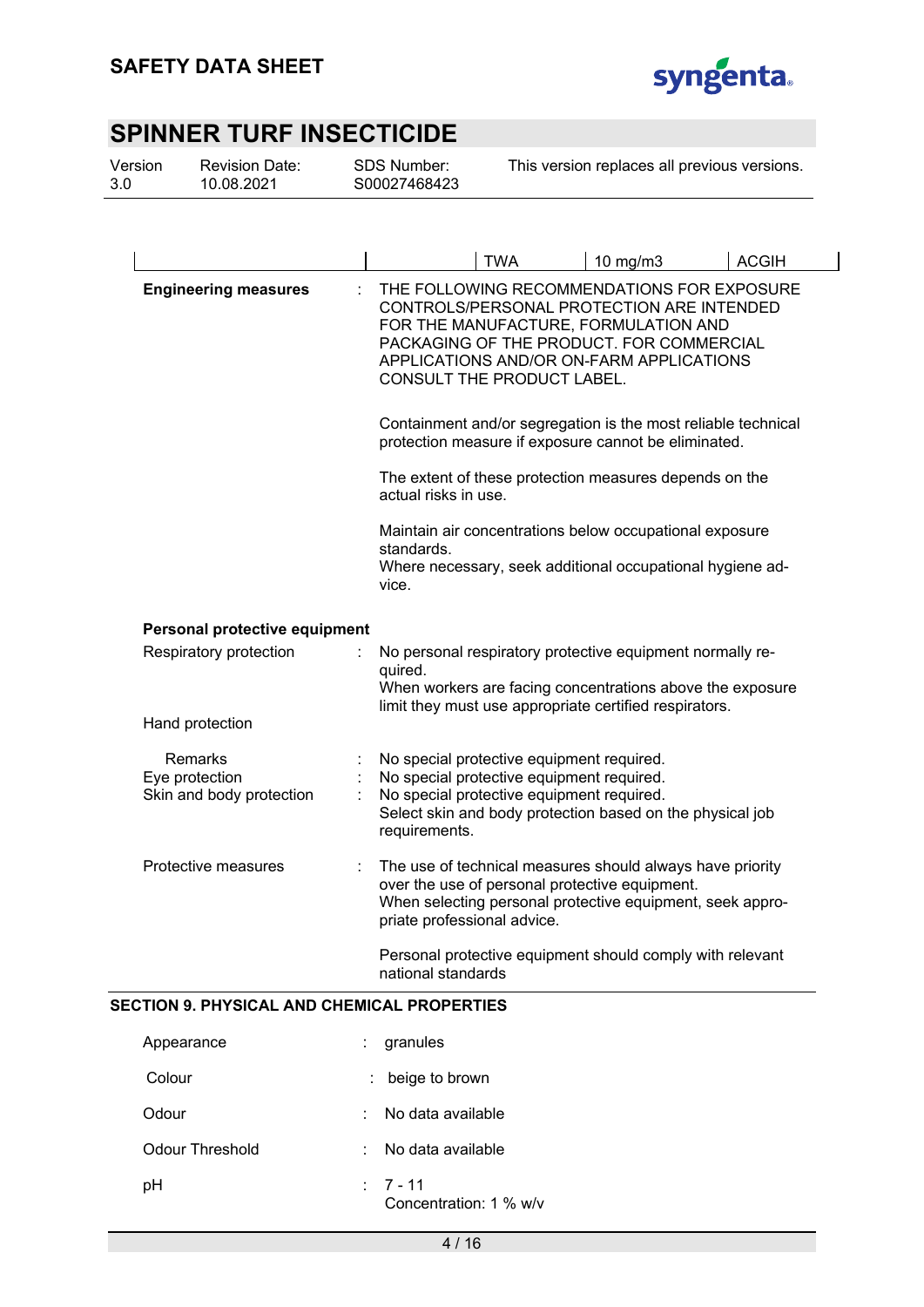

| Version<br>3.0 | <b>Revision Date:</b><br>10.08.2021                 |   | SDS Number:<br>S00027468423 | This version replaces all previous versions.             |
|----------------|-----------------------------------------------------|---|-----------------------------|----------------------------------------------------------|
|                |                                                     |   |                             |                                                          |
|                | Melting point/range                                 |   | No data available           |                                                          |
|                | Boiling point/boiling range                         | ÷ | No data available           |                                                          |
|                | Flash point                                         |   | No data available           |                                                          |
|                | Evaporation rate                                    |   | No data available           |                                                          |
|                | Flammability (solid, gas)                           |   |                             | May form combustible dust concentrations in air.         |
|                |                                                     |   |                             | Not classified as a flammability hazard                  |
|                | Burning number                                      |   | 2 (20 $°C$ )                |                                                          |
|                | Upper explosion limit / Upper<br>flammability limit | ÷ | No data available           |                                                          |
|                | Lower explosion limit / Lower<br>flammability limit | ÷ | No data available           |                                                          |
|                | Vapour pressure                                     |   | No data available           |                                                          |
|                | Relative vapour density                             |   | No data available           |                                                          |
|                | Density                                             |   | No data available           |                                                          |
|                | Solubility(ies)<br>Water solubility                 |   | No data available           |                                                          |
|                | Solubility in other solvents                        | ÷ | No data available           |                                                          |
|                | Partition coefficient: n-<br>octanol/water          |   | No data available           |                                                          |
|                | Auto-ignition temperature                           |   | 230 °C                      |                                                          |
|                | Decomposition temperature                           |   | No data available           |                                                          |
|                | Minimum ignition temperature                        |   | : 500 $^{\circ}$ C          |                                                          |
|                | Viscosity<br>Viscosity, dynamic                     |   | No data available           |                                                          |
|                | Viscosity, kinematic                                |   | No data available           |                                                          |
|                | <b>Explosive properties</b>                         |   | Not explosive               |                                                          |
|                | Oxidizing properties                                |   |                             | The substance or mixture is not classified as oxidizing. |
|                | Minimum ignition energy                             |   | $> 10$ J                    |                                                          |
|                | Particle size                                       |   | No data available           |                                                          |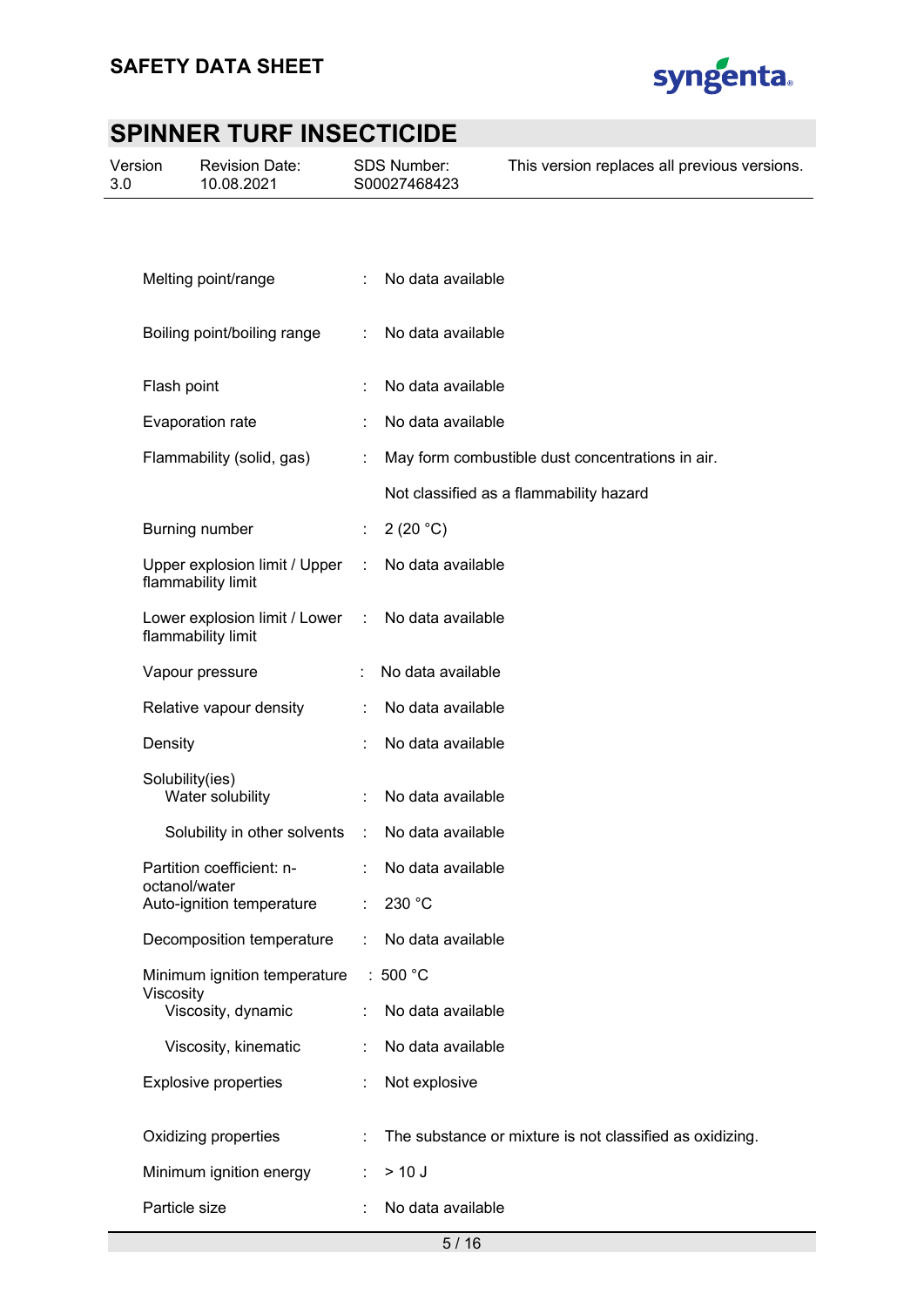

Version 3.0

Revision Date: 10.08.2021

SDS Number: S00027468423

This version replaces all previous versions.

### **SECTION 10. STABILITY AND REACTIVITY**

| Reactivity              | : None reasonably foreseeable.                                                               |
|-------------------------|----------------------------------------------------------------------------------------------|
| Chemical stability      | : Stable under normal conditions.                                                            |
|                         | Possibility of hazardous reac- : No dangerous reaction known under conditions of normal use. |
| tions                   |                                                                                              |
| Conditions to avoid     | : No decomposition if used as directed.                                                      |
| Incompatible materials  | : None known.                                                                                |
| Hazardous decomposition | : No hazardous decomposition products are known.                                             |
| products                |                                                                                              |

### **SECTION 11. TOXICOLOGICAL INFORMATION**

| <b>Exposure routes</b>    |    | Ingestion<br>Inhalation<br>Skin contact<br>Eye contact                                                                                                                       |
|---------------------------|----|------------------------------------------------------------------------------------------------------------------------------------------------------------------------------|
| <b>Acute toxicity</b>     |    |                                                                                                                                                                              |
| <b>Product:</b>           |    |                                                                                                                                                                              |
| Acute oral toxicity       | ÷. | LD50 (Rat, female): $> 5,000$ mg/kg                                                                                                                                          |
| Acute inhalation toxicity | t. | LC50 (Rat, male and female): $> 5.04$ mg/l<br>Exposure time: 4 h<br>Test atmosphere: dust/mist<br>Assessment: The substance or mixture has no acute inhala-<br>tion toxicity |
| Acute dermal toxicity     |    | LD50 (Rat, male and female): $>$ 5,000 mg/kg                                                                                                                                 |
| Components:               |    |                                                                                                                                                                              |
| cyantraniliprole:         |    |                                                                                                                                                                              |
| Acute oral toxicity       |    | LD50 (Rat, female): $> 5,000$ mg/kg                                                                                                                                          |
| Acute inhalation toxicity |    | LC50 (Rat, male and female): $>$ 5.2 mg/l<br>Exposure time: 4 h<br>Test atmosphere: dust/mist<br>Assessment: The substance or mixture has no acute inhala-<br>tion toxicity  |
| Acute dermal toxicity     | ÷  | LD50 (Rat, male and female): $>$ 5,000 mg/kg                                                                                                                                 |
| thiamethoxam (ISO):       |    |                                                                                                                                                                              |
| Acute oral toxicity       | ÷. | LD50 (Rat, male and female): 1,563 mg/kg                                                                                                                                     |
| Acute inhalation toxicity |    | LC50 (Rat, male and female): > 3.72 mg/l<br>Exposure time: 4 h<br>Test atmosphere: dust/mist<br>Assessment: The substance or mixture has no acute inhala-                    |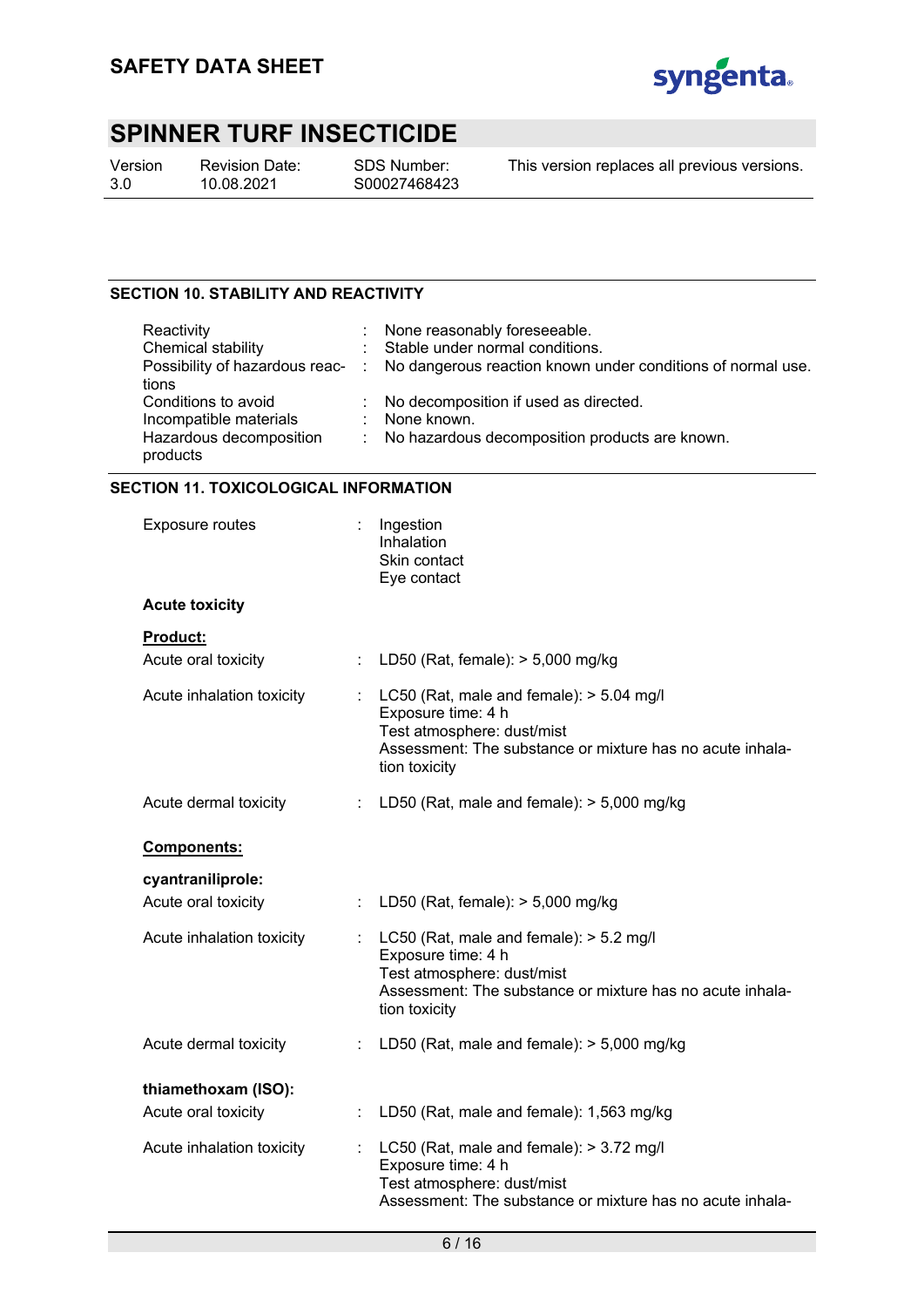

| Version<br>3.0    | <b>Revision Date:</b><br>10.08.2021          |    | <b>SDS Number:</b><br>This version replaces all previous versions.<br>S00027468423                                   |
|-------------------|----------------------------------------------|----|----------------------------------------------------------------------------------------------------------------------|
|                   |                                              |    |                                                                                                                      |
|                   |                                              |    | tion toxicity                                                                                                        |
|                   | Acute dermal toxicity                        | ÷  | LD50 (Rat, male and female): $>$ 2,000 mg/kg<br>Assessment: The substance or mixture has no acute dermal<br>toxicity |
|                   |                                              |    | reaction product of naphthalene, butanol, sulfonated and neutralized by caustic soda:                                |
|                   | Acute oral toxicity                          | t. | LD50 (Rat): 1,800 mg/kg                                                                                              |
|                   | Acute inhalation toxicity                    | ÷  | LC50 (Rat): 4.08 mg/l<br>Exposure time: 4 h<br>Test atmosphere: dust/mist                                            |
|                   | Acute dermal toxicity                        | ÷  | LD50 (Rabbit): 3,000 mg/kg                                                                                           |
|                   | 2-Butenedioic acid (2Z)-, sodium salt (1:2): |    |                                                                                                                      |
|                   | Acute oral toxicity                          |    | Assessment: The component/mixture is moderately toxic after<br>single ingestion.                                     |
|                   | <b>Skin corrosion/irritation</b>             |    |                                                                                                                      |
| Product:          |                                              |    |                                                                                                                      |
| Species<br>Result |                                              |    | Rabbit<br>No skin irritation                                                                                         |
|                   | Components:                                  |    |                                                                                                                      |
|                   | cyantraniliprole:                            |    |                                                                                                                      |
| Species<br>Result |                                              |    | Rabbit<br>No skin irritation                                                                                         |
|                   | thiamethoxam (ISO):                          |    |                                                                                                                      |
| Species           |                                              |    | Rabbit                                                                                                               |
| Result            |                                              |    | No skin irritation                                                                                                   |
|                   | 2-Butenedioic acid (2Z)-, sodium salt (1:2): |    |                                                                                                                      |
| Result            |                                              | ÷  | Irritating to skin.                                                                                                  |
|                   | Serious eye damage/eye irritation            |    |                                                                                                                      |
| Product:          |                                              |    |                                                                                                                      |
| Species           |                                              |    | Rabbit                                                                                                               |
| Result            |                                              |    | No eye irritation                                                                                                    |
|                   | Components:                                  |    |                                                                                                                      |
|                   | cyantraniliprole:                            |    |                                                                                                                      |
| Species           |                                              |    | Rabbit                                                                                                               |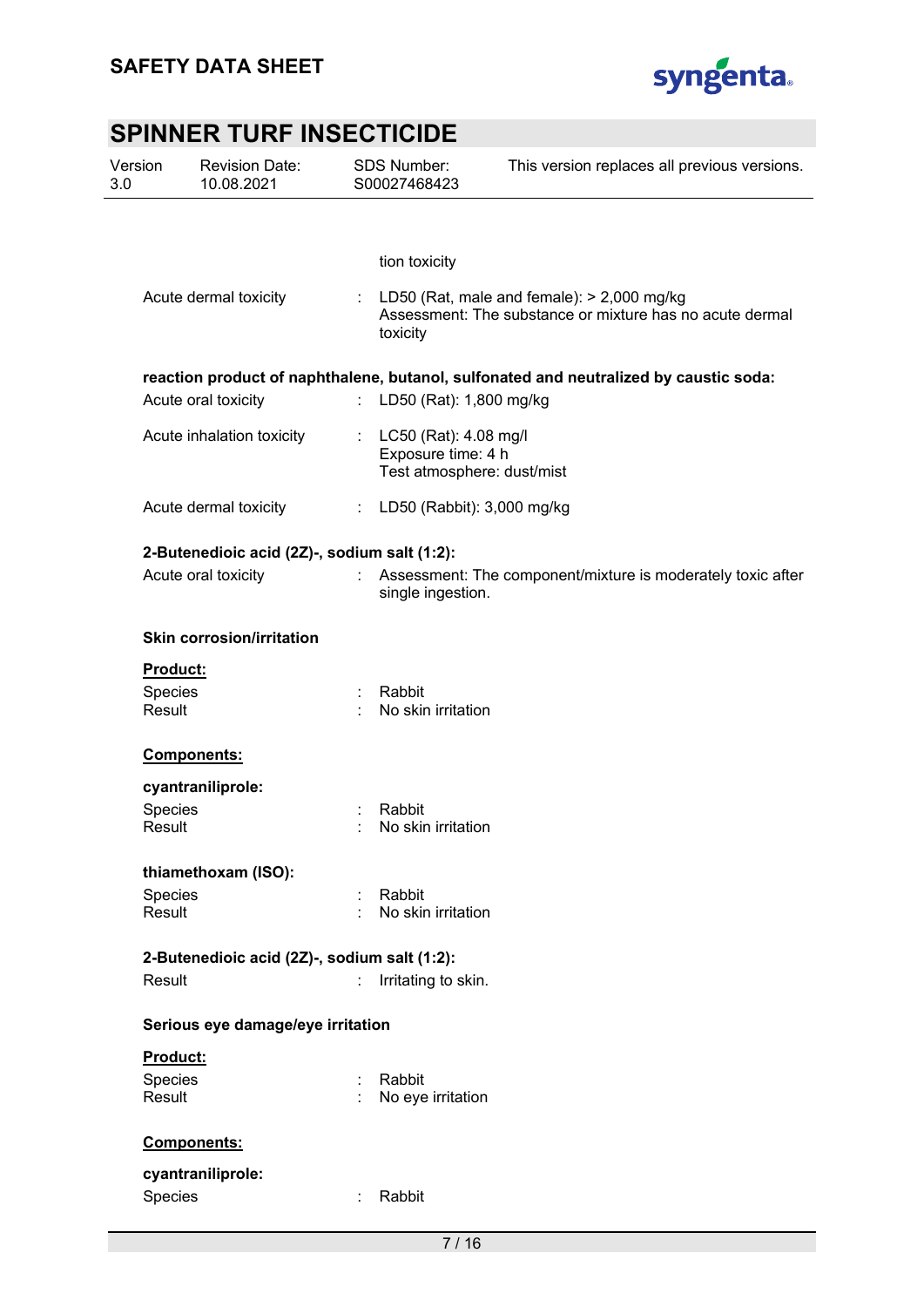

| Version<br>3.0 |                                              | <b>Revision Date:</b><br>10.08.2021             |    | SDS Number:<br>S00027468423               | This version replaces all previous versions.                                          |  |
|----------------|----------------------------------------------|-------------------------------------------------|----|-------------------------------------------|---------------------------------------------------------------------------------------|--|
|                |                                              |                                                 |    |                                           |                                                                                       |  |
|                | Result                                       |                                                 |    | No eye irritation                         |                                                                                       |  |
|                |                                              | thiamethoxam (ISO):                             |    |                                           |                                                                                       |  |
|                | Species<br>Result                            |                                                 |    | Rabbit<br>No eye irritation               |                                                                                       |  |
|                |                                              |                                                 |    |                                           | reaction product of naphthalene, butanol, sulfonated and neutralized by caustic soda: |  |
|                | Species<br>Result                            |                                                 |    | Rabbit<br>Risk of serious damage to eyes. |                                                                                       |  |
|                |                                              | 2-Butenedioic acid (2Z)-, sodium salt (1:2):    |    |                                           |                                                                                       |  |
|                | Result                                       |                                                 | t. | Eye irritation                            |                                                                                       |  |
|                |                                              | Respiratory or skin sensitisation               |    |                                           |                                                                                       |  |
|                | <b>Product:</b>                              |                                                 |    |                                           |                                                                                       |  |
|                | <b>Test Type</b><br>Species                  |                                                 |    | <b>Buehler Test</b><br>: Guinea pig       |                                                                                       |  |
|                | Result                                       |                                                 |    |                                           | Did not cause sensitisation on laboratory animals.                                    |  |
|                |                                              | Components:                                     |    |                                           |                                                                                       |  |
|                |                                              | cyantraniliprole:                               |    |                                           |                                                                                       |  |
|                | <b>Test Type</b>                             |                                                 |    | mouse lymphoma cells                      |                                                                                       |  |
|                | Species<br>Result                            |                                                 |    | Mouse                                     | Did not cause sensitisation on laboratory animals.                                    |  |
|                |                                              | thiamethoxam (ISO):                             |    |                                           |                                                                                       |  |
|                | Species                                      |                                                 |    | Guinea pig                                |                                                                                       |  |
|                | Result                                       |                                                 |    |                                           | Did not cause sensitisation on laboratory animals.                                    |  |
|                | 2-Butenedioic acid (2Z)-, sodium salt (1:2): |                                                 |    |                                           |                                                                                       |  |
|                | Result                                       |                                                 |    |                                           | May cause sensitisation by skin contact.                                              |  |
|                |                                              | <b>Chronic toxicity</b>                         |    |                                           |                                                                                       |  |
|                |                                              | <b>Germ cell mutagenicity</b>                   |    |                                           |                                                                                       |  |
|                |                                              | Components:                                     |    |                                           |                                                                                       |  |
|                | Assessment                                   | cyantraniliprole:<br>Germ cell mutagenicity -   |    |                                           | : Animal testing did not show any mutagenic effects.                                  |  |
|                | Assessment                                   | thiamethoxam (ISO):<br>Germ cell mutagenicity - |    |                                           | : Animal testing did not show any mutagenic effects.                                  |  |

**reaction product of naphthalene, butanol, sulfonated and neutralized by caustic soda:**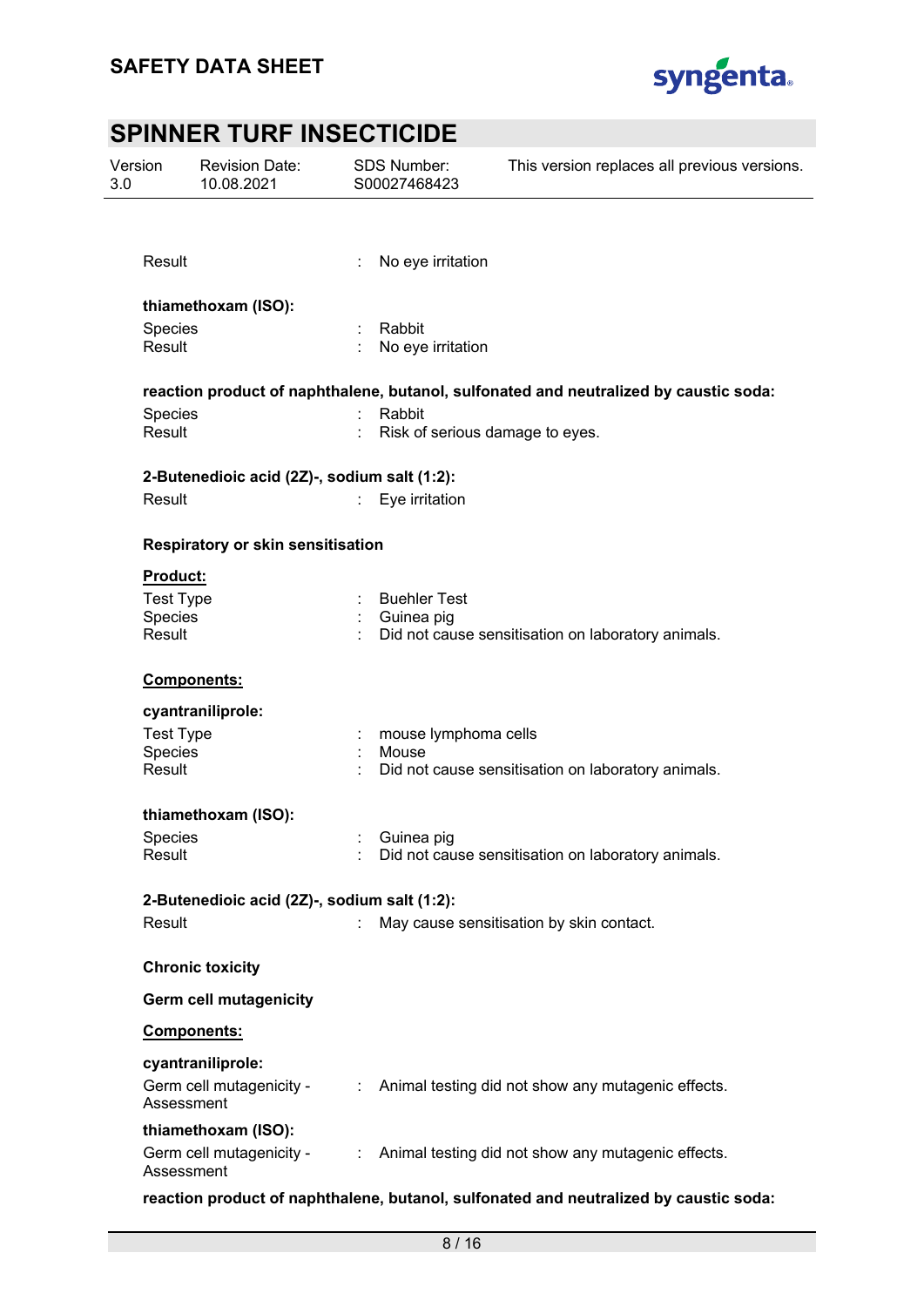

| Version<br>3.0 | <b>Revision Date:</b><br>10.08.2021          |    | <b>SDS Number:</b><br>S00027468423 | This version replaces all previous versions.                                                                                    |
|----------------|----------------------------------------------|----|------------------------------------|---------------------------------------------------------------------------------------------------------------------------------|
|                |                                              |    |                                    |                                                                                                                                 |
|                | Germ cell mutagenicity -<br>Assessment       | ÷. |                                    | In vitro tests did not show mutagenic effects                                                                                   |
|                | Carcinogenicity                              |    |                                    |                                                                                                                                 |
|                | Components:                                  |    |                                    |                                                                                                                                 |
|                | cyantraniliprole:                            |    |                                    |                                                                                                                                 |
| ment           | Carcinogenicity - Assess-                    | ÷  |                                    | No evidence of carcinogenicity in animal studies.                                                                               |
|                | thiamethoxam (ISO):                          |    |                                    |                                                                                                                                 |
| ment           | Carcinogenicity - Assess-                    |    | cinogen                            | Weight of evidence does not support classification as a car-                                                                    |
|                | <b>Reproductive toxicity</b>                 |    |                                    |                                                                                                                                 |
|                | Components:                                  |    |                                    |                                                                                                                                 |
|                | cyantraniliprole:                            |    |                                    |                                                                                                                                 |
| sessment       | Reproductive toxicity - As-                  | ÷  | No toxicity to reproduction        |                                                                                                                                 |
|                | thiamethoxam (ISO):                          |    |                                    |                                                                                                                                 |
| sessment       | Reproductive toxicity - As-                  | ÷. | ductive toxicity                   | Weight of evidence does not support classification for repro-                                                                   |
|                | <b>STOT - single exposure</b>                |    |                                    |                                                                                                                                 |
|                | Components:                                  |    |                                    |                                                                                                                                 |
|                | thiamethoxam (ISO):                          |    |                                    |                                                                                                                                 |
|                | Assessment                                   |    |                                    | The substance or mixture is not classified as specific target<br>organ toxicant, single exposure.                               |
|                |                                              |    |                                    | reaction product of naphthalene, butanol, sulfonated and neutralized by caustic soda:                                           |
|                | Assessment                                   |    | irritation.                        | The substance or mixture is classified as specific target organ<br>toxicant, single exposure, category 3 with respiratory tract |
|                | 2-Butenedioic acid (2Z)-, sodium salt (1:2): |    |                                    |                                                                                                                                 |
|                | Assessment                                   |    | irritation.                        | The substance or mixture is classified as specific target organ<br>toxicant, single exposure, category 3 with respiratory tract |
|                | <b>STOT - repeated exposure</b>              |    |                                    |                                                                                                                                 |
|                | Components:                                  |    |                                    |                                                                                                                                 |
|                | cyantraniliprole:                            |    |                                    |                                                                                                                                 |
|                | Assessment                                   |    |                                    | The substance or mixture is not classified as specific target<br>organ toxicant, repeated exposure.                             |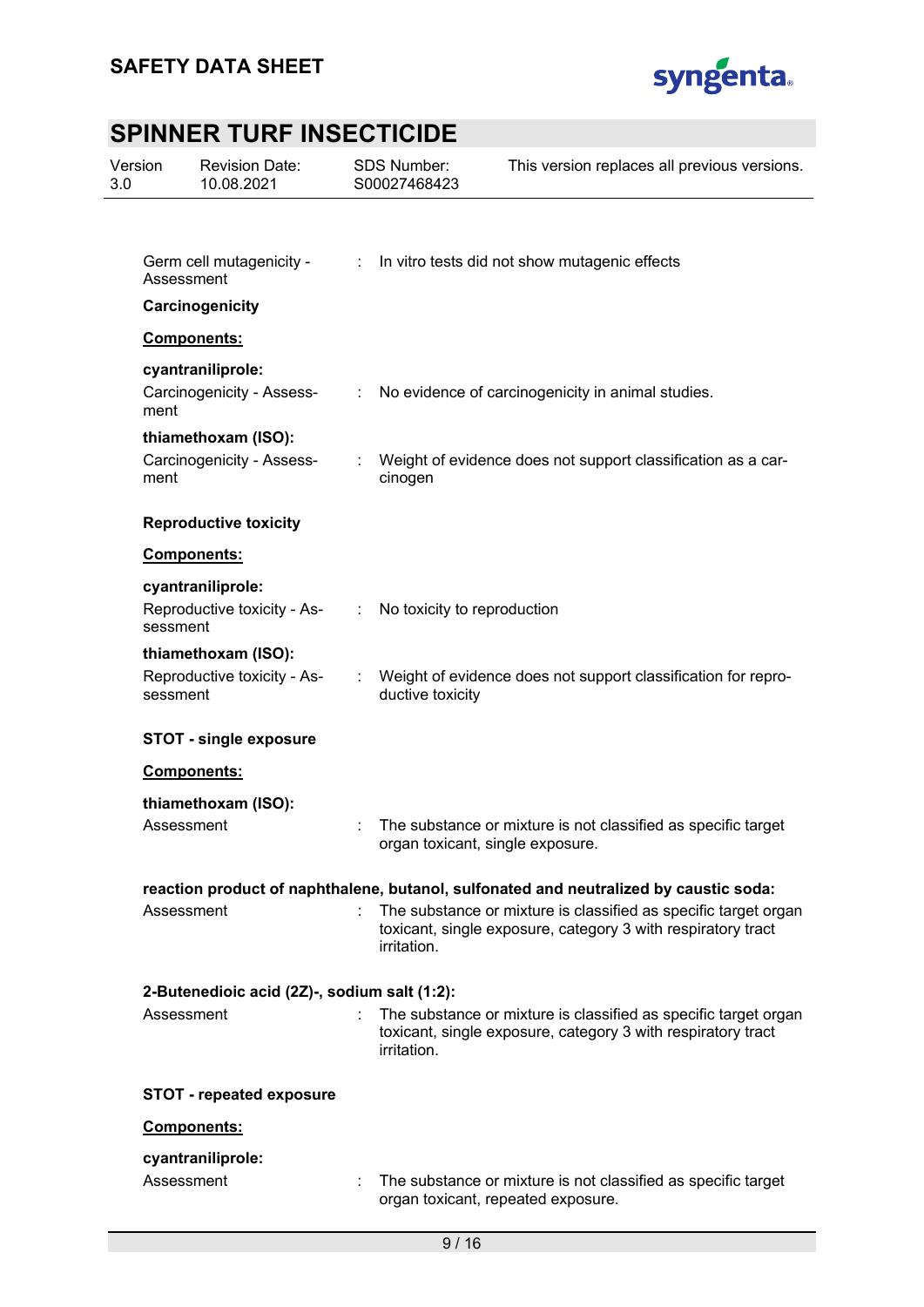

Version 3.0

Revision Date: 10.08.2021

SDS Number: S00027468423 This version replaces all previous versions.

### **thiamethoxam (ISO):**

Assessment : The substance or mixture is not classified as specific target organ toxicant, repeated exposure.

### **SECTION 12. ECOLOGICAL INFORMATION**

| <b>Ecotoxicity</b>                                       |        |                                                                                                                       |
|----------------------------------------------------------|--------|-----------------------------------------------------------------------------------------------------------------------|
| Product:<br>Toxicity to fish                             |        | LC50 (Oncorhynchus mykiss (rainbow trout)): > 100 mg/l<br>Exposure time: 96 h                                         |
| Toxicity to daphnia and other<br>aquatic invertebrates   | $\sim$ | EC50 (Daphnia magna (Water flea)): 0.027 mg/l<br>Exposure time: 48 h<br>Remarks: The value is calculated              |
| Toxicity to algae/aquatic<br>plants                      |        | ErC50 (Raphidocelis subcapitata (freshwater green alga)):<br>100 mg/l<br>Exposure time: 96 h                          |
| Components:                                              |        |                                                                                                                       |
| cyantraniliprole:                                        |        |                                                                                                                       |
| Toxicity to fish                                         | t      | LC50 (Oncorhynchus mykiss (rainbow trout)): > 12.6 mg/l<br>Exposure time: 96 h                                        |
|                                                          |        | LC50 (Cyprinodon variegatus (sheepshead minnow)): > 12<br>mg/l<br>Exposure time: 96 h                                 |
| Toxicity to daphnia and other :<br>aquatic invertebrates |        | EC50 (Daphnia magna (Water flea)): 0.0204 mg/l<br>Exposure time: 48 h                                                 |
| Toxicity to algae/aquatic<br>plants                      | t.     | ErC50 (Raphidocelis subcapitata (freshwater green alga)): ><br>13 mg/l<br>Exposure time: 72 h                         |
|                                                          |        | NOEC (Raphidocelis subcapitata (freshwater green alga)): 3.2<br>mg/l<br>End point: Growth rate<br>Exposure time: 72 h |
| M-Factor (Acute aquatic tox-                             | ÷      | 10                                                                                                                    |
| icity)<br>Toxicity to fish (Chronic tox-<br>icity)       |        | NOEC (Cyprinodon variegatus (sheepshead minnow)): 2.9<br>mg/l<br>Exposure time: 28 d                                  |
|                                                          |        | NOEC (Oncorhynchus mykiss (rainbow trout)): 10.7 mg/l<br>Exposure time: 28 d                                          |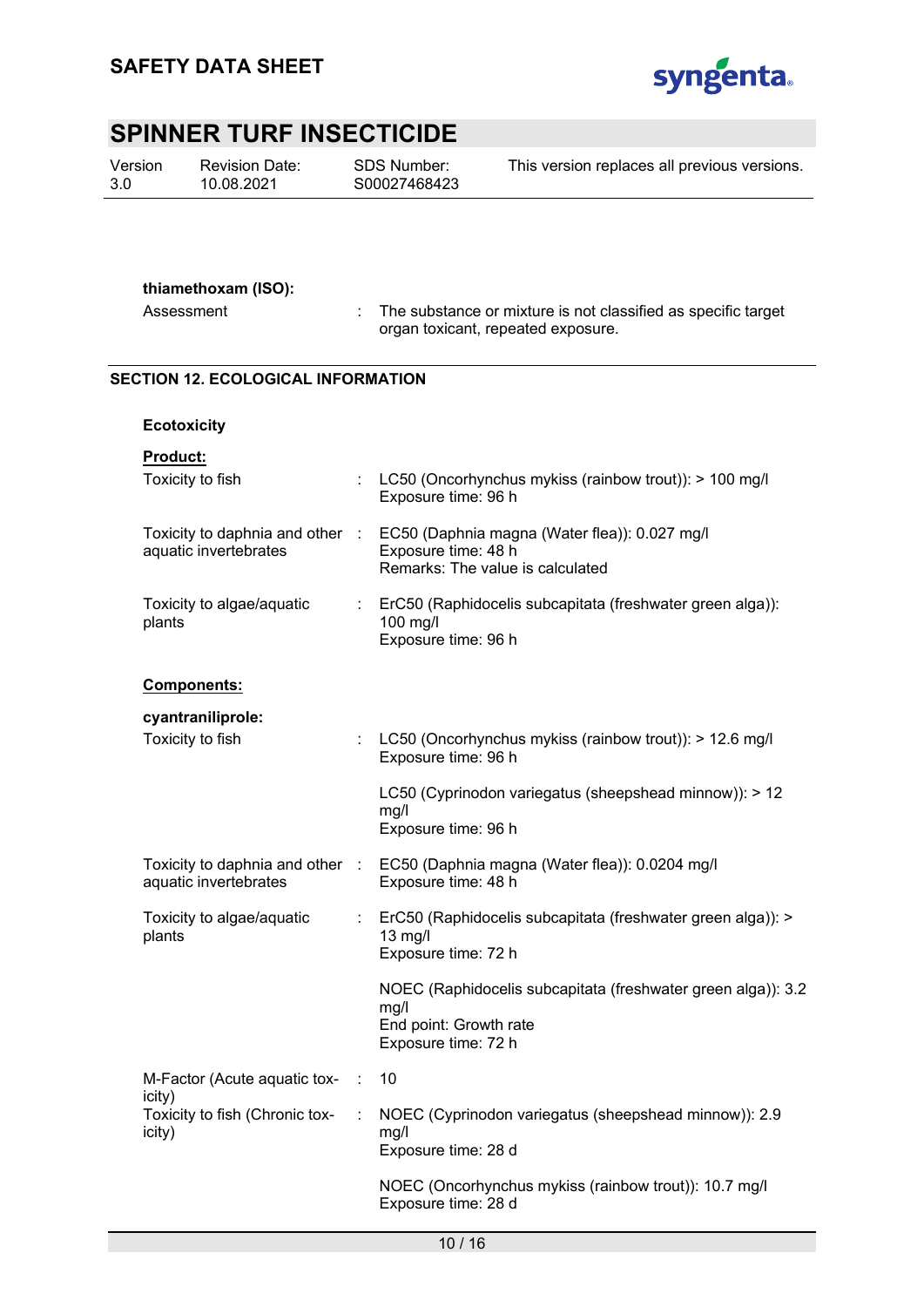

| Version<br>3.0 |                  | <b>Revision Date:</b><br>10.08.2021                              |   | <b>SDS Number:</b><br>S00027468423                         | This version replaces all previous versions.                                                                                               |
|----------------|------------------|------------------------------------------------------------------|---|------------------------------------------------------------|--------------------------------------------------------------------------------------------------------------------------------------------|
|                |                  |                                                                  |   |                                                            |                                                                                                                                            |
|                | ic toxicity)     | aquatic invertebrates (Chron-                                    |   | Exposure time: 21 d                                        | Toxicity to daphnia and other : NOEC (Daphnia magna (Water flea)): 0.00656 mg/l                                                            |
|                | toxicity)        | M-Factor (Chronic aquatic                                        | ÷ | 10                                                         |                                                                                                                                            |
|                |                  | thiamethoxam (ISO):                                              |   |                                                            |                                                                                                                                            |
|                | Toxicity to fish |                                                                  |   | Exposure time: 96 h                                        | LC50 (Oncorhynchus mykiss (rainbow trout)): > 100 mg/l                                                                                     |
|                |                  | Toxicity to daphnia and other :<br>aquatic invertebrates         |   | Exposure time: 48 h                                        | EC50 (Daphnia magna (Water flea)): > 100 mg/l                                                                                              |
|                |                  |                                                                  |   | EC50 (Cloeon sp.): 0.014 mg/l<br>Exposure time: 48 h       |                                                                                                                                            |
|                |                  |                                                                  |   | Exposure time: 48 h                                        | EC50 (Chironomus riparius (harlequin fly)): 0.035 mg/l                                                                                     |
|                | plants           | Toxicity to algae/aquatic                                        |   | 81.8 mg/l<br>Exposure time: 72 h                           | ErC50 (Raphidocelis subcapitata (freshwater green alga)): >                                                                                |
|                |                  |                                                                  |   | 81.8 mg/l<br>End point: Growth rate<br>Exposure time: 72 h | NOEC (Raphidocelis subcapitata (freshwater green alga)):                                                                                   |
|                | icity)           | Toxicity to fish (Chronic tox-                                   |   | Exposure time: 28 d<br>Test Type: flow-through test        | NOEC (Oncorhynchus mykiss (rainbow trout)): > 100 mg/l                                                                                     |
|                |                  |                                                                  |   | Exposure time: 88 d<br>Test Type: Early-life Stage         | NOEC (Oncorhynchus mykiss (rainbow trout)): > 20 mg/l                                                                                      |
|                |                  | Toxicity to daphnia and other :<br>aquatic invertebrates (Chron- |   | Exposure time: 21 d                                        | NOEC (Daphnia magna (Water flea)): 100 mg/l                                                                                                |
|                | ic toxicity)     |                                                                  |   | Exposure time: 30 d                                        | NOEC (Chironomus riparius (Midge larvae)): 0.01 mg/l                                                                                       |
|                |                  | Toxicity to microorganisms                                       |   | Exposure time: 3 h                                         | EC50 (activated sludge): > 100 mg/l                                                                                                        |
|                |                  |                                                                  |   |                                                            |                                                                                                                                            |
|                | Toxicity to fish |                                                                  |   | Exposure time: 96 h                                        | reaction product of naphthalene, butanol, sulfonated and neutralized by caustic soda:<br>LC50 (Danio rerio (zebra fish)): > 100 mg/l       |
|                |                  | aquatic invertebrates                                            |   | Exposure time: 48 h                                        | Toxicity to daphnia and other : EC50 (Daphnia magna (Water flea)): > 100 mg/l<br>Remarks: Information given is based on data obtained from |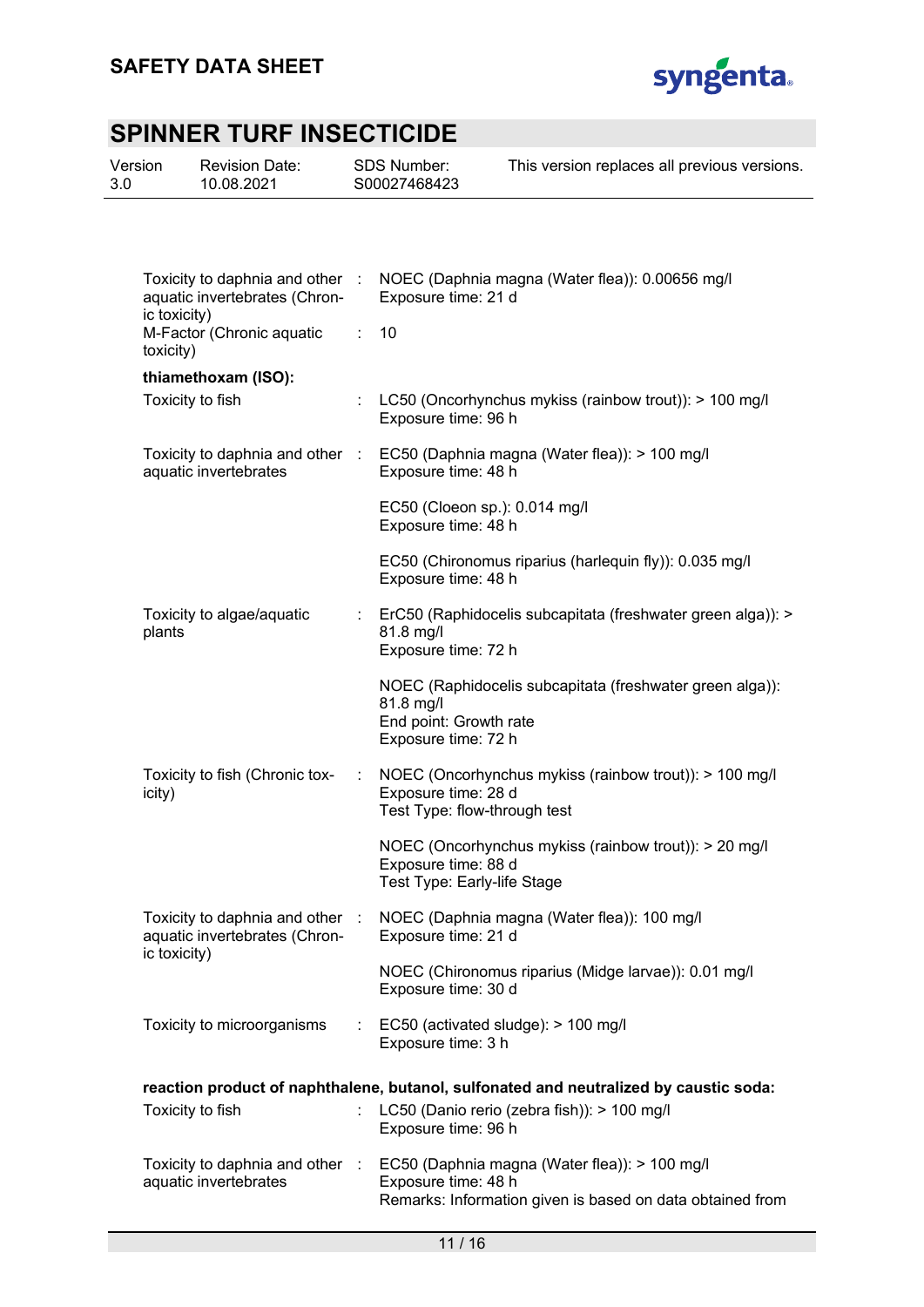

| Version<br>3.0 |               | <b>Revision Date:</b><br>10.08.2021                                     |    | <b>SDS Number:</b><br>S00027468423                     | This version replaces all previous versions.                                                                            |
|----------------|---------------|-------------------------------------------------------------------------|----|--------------------------------------------------------|-------------------------------------------------------------------------------------------------------------------------|
|                |               |                                                                         |    |                                                        |                                                                                                                         |
|                |               |                                                                         |    | similar substances.                                    |                                                                                                                         |
|                | plants        | Toxicity to algae/aquatic                                               |    | 200 mg/l<br>Exposure time: 72 h<br>similar substances. | EC50 (Raphidocelis subcapitata (freshwater green alga)): ><br>Remarks: Information given is based on data obtained from |
|                |               | <b>Persistence and degradability</b>                                    |    |                                                        |                                                                                                                         |
|                |               | Components:                                                             |    |                                                        |                                                                                                                         |
|                |               | cyantraniliprole:<br>Biodegradability                                   |    | Result: Not readily biodegradable.                     |                                                                                                                         |
|                |               | thiamethoxam (ISO):                                                     |    |                                                        |                                                                                                                         |
|                |               | Biodegradability                                                        |    | Result: Not readily biodegradable.                     |                                                                                                                         |
|                |               | Stability in water                                                      | ÷  | Degradation half life: 11 d                            | Remarks: Product is not persistent.                                                                                     |
|                | silica:       |                                                                         |    |                                                        |                                                                                                                         |
|                |               | Biodegradability                                                        | ÷. | Result: Not readily biodegradable.                     |                                                                                                                         |
|                |               |                                                                         |    |                                                        | reaction product of naphthalene, butanol, sulfonated and neutralized by caustic soda:                                   |
|                |               | Biodegradability                                                        |    | Result: Readily biodegradable.<br>similar substances.  | Remarks: Information given is based on data obtained from                                                               |
|                |               | <b>Bioaccumulative potential</b>                                        |    |                                                        |                                                                                                                         |
|                |               | <b>Components:</b>                                                      |    |                                                        |                                                                                                                         |
|                |               | cyantraniliprole:<br><b>Bioaccumulation</b>                             |    | Bioconcentration factor (BCF): < 1                     | Remarks: Does not bioaccumulate.                                                                                        |
|                |               | thiamethoxam (ISO):                                                     |    |                                                        |                                                                                                                         |
|                |               | Bioaccumulation                                                         |    |                                                        | Remarks: Low bioaccumulation potential.                                                                                 |
|                | octanol/water | Partition coefficient: n-                                               |    | log Pow: -0.13 (25 °C)                                 |                                                                                                                         |
|                |               | <b>Mobility in soil</b>                                                 |    |                                                        |                                                                                                                         |
|                |               | Components:                                                             |    |                                                        |                                                                                                                         |
|                |               | cyantraniliprole:<br>Distribution among environ-<br>mental compartments |    | Remarks: immobile                                      |                                                                                                                         |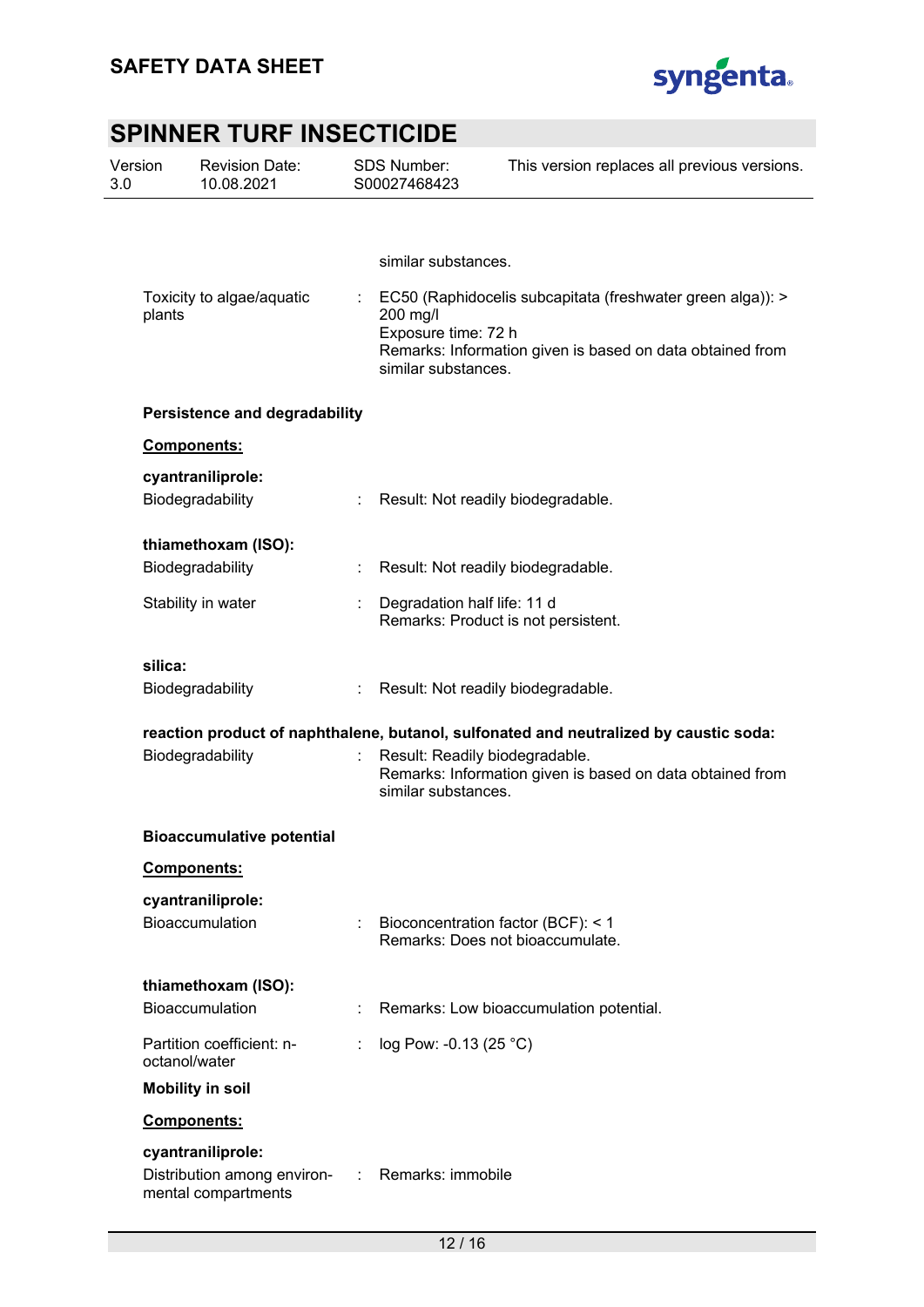

| Version<br>3.0 |                   | <b>Revision Date:</b><br>10.08.2021                |   | <b>SDS Number:</b><br>S00027468423                            | This version replaces all previous versions.                                                                                                                                        |
|----------------|-------------------|----------------------------------------------------|---|---------------------------------------------------------------|-------------------------------------------------------------------------------------------------------------------------------------------------------------------------------------|
|                |                   |                                                    |   |                                                               |                                                                                                                                                                                     |
|                |                   | Stability in soil                                  |   | Remarks: No data available                                    |                                                                                                                                                                                     |
|                |                   | thiamethoxam (ISO):                                |   |                                                               |                                                                                                                                                                                     |
|                |                   | Distribution among environ-<br>mental compartments |   |                                                               | Remarks: Moderately mobile in soils                                                                                                                                                 |
|                | Stability in soil |                                                    |   | Dissipation time: 51 d<br>Remarks: Product is not persistent. | Percentage dissipation: 50 % (DT50)                                                                                                                                                 |
|                |                   | Other adverse effects                              |   |                                                               |                                                                                                                                                                                     |
|                |                   | Components:                                        |   |                                                               |                                                                                                                                                                                     |
|                | assessment        | cyantraniliprole:<br>Results of PBT and vPvB       | ÷ |                                                               | This substance is not considered to be persistent, bioaccumu-<br>lating and toxic (PBT). This substance is not considered to be<br>very persistent and very bioaccumulating (vPvB). |
|                |                   | thiamethoxam (ISO):                                |   |                                                               |                                                                                                                                                                                     |
|                | assessment        | Results of PBT and vPvB                            |   |                                                               | This substance is not considered to be persistent, bioaccumu-<br>lating and toxic (PBT). This substance is not considered to be<br>very persistent and very bioaccumulating (vPvB). |
|                | silica:           |                                                    |   |                                                               |                                                                                                                                                                                     |
|                | assessment        | Results of PBT and vPvB                            |   |                                                               | This substance is not considered to be persistent, bioaccumu-<br>lating and toxic (PBT). This substance is not considered to be<br>very persistent and very bioaccumulating (vPvB). |

### **SECTION 13. DISPOSAL CONSIDERATIONS**

| <b>Disposal methods</b> |                                                                                                                                                                                                                                                                                                                                                                                                                                                                                                                                                                                                                                                                                                   |
|-------------------------|---------------------------------------------------------------------------------------------------------------------------------------------------------------------------------------------------------------------------------------------------------------------------------------------------------------------------------------------------------------------------------------------------------------------------------------------------------------------------------------------------------------------------------------------------------------------------------------------------------------------------------------------------------------------------------------------------|
| Waste from residues     | : Do not contaminate ponds, waterways or ditches with chemi-<br>cal or used container.<br>Do not dispose of waste into sewer.<br>Where possible recycling is preferred to disposal or incinera-<br>tion.<br>If recycling is not practicable, dispose of in compliance with                                                                                                                                                                                                                                                                                                                                                                                                                        |
|                         | local regulations.                                                                                                                                                                                                                                                                                                                                                                                                                                                                                                                                                                                                                                                                                |
| Contaminated packaging  | : Non-returnable containers:<br>Triple rinse containers.<br>Add rinsings to spray tank<br>If recycling, replace cap and return clean containers to recy-<br>cler or designated collection point. Containers marked with the<br>drumMUSTER container logo can be taken to a drumMUS-<br>TER collection site (02 6206 6868, www.drummuster.org.au).<br>Empty containers can be landfilled, when in accordance with<br>the local regulations.<br>If no landfill is available, bury the containers below 500 mm in<br>a disposal pit specifically marked and set up for this purpose<br>clear of waterways, desirable vegetation and tree roots. Empty<br>containers and product should not be burnt. |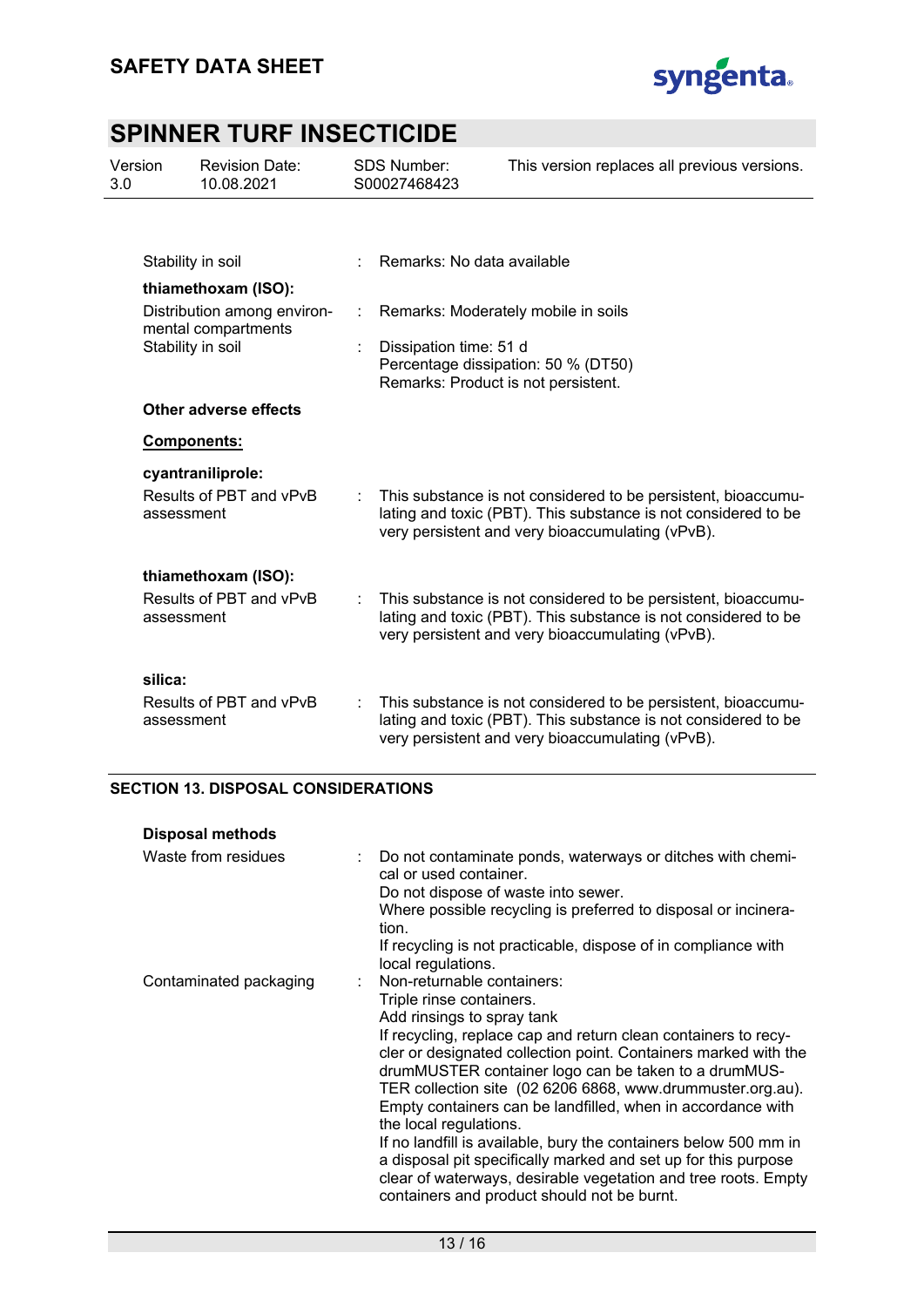

Version 3.0

Revision Date: 10.08.2021

SDS Number: S00027468423 This version replaces all previous versions.

Returnable containers: Empty contents fully into application equipment. Close all valves and return to point of supply for refill or storage.

#### **SECTION 14. TRANSPORT INFORMATION**

#### **International Regulations**

| <b>UNRTDG</b>                |                                                    |
|------------------------------|----------------------------------------------------|
| UN number                    | <b>UN 3077</b>                                     |
| Proper shipping name         | ENVIRONMENTALLY HAZARDOUS SUBSTANCE, SOLID,        |
|                              | N.O.S.                                             |
|                              | (CYANTRANILIPROLE AND THIAMETHOXAM)                |
| Class                        | 9                                                  |
| Packing group                | $\mathbf{III}$                                     |
| Labels                       | 9                                                  |
| <b>IATA-DGR</b>              |                                                    |
| UN/ID No.                    | <b>UN 3077</b>                                     |
| Proper shipping name         | Environmentally hazardous substance, solid, n.o.s. |
|                              | (CYANTRANILIPROLE AND THIAMETHOXAM)                |
| Class                        | 9                                                  |
| Packing group                | III                                                |
| Labels                       | Miscellaneous                                      |
| Packing instruction (cargo   | 956                                                |
| aircraft)                    |                                                    |
| Packing instruction (passen- | 956                                                |
| ger aircraft)                |                                                    |
| Environmentally hazardous    | ves                                                |
| <b>IMDG-Code</b>             |                                                    |
| UN number                    | <b>UN 3077</b>                                     |
| Proper shipping name         | ENVIRONMENTALLY HAZARDOUS SUBSTANCE, SOLID,        |
|                              | N.O.S.                                             |
|                              | (CYANTRANILIPROLE AND THIAMETHOXAM)                |
| Class                        | 9                                                  |
| Packing group                | Ш                                                  |
| Labels                       | 9                                                  |
| EmS Code                     | $F-A, S-F$                                         |
| Marine pollutant             | yes                                                |
|                              |                                                    |

**Transport in bulk according to Annex II of MARPOL 73/78 and the IBC Code** 

Not applicable for product as supplied.

#### **National Regulations**

| <b>ADG</b>           |                                                       |
|----------------------|-------------------------------------------------------|
| UN number            | <b>UN 3077</b>                                        |
| Proper shipping name | ENVIRONMENTALLY HAZARDOUS SUBSTANCE, SOLID,<br>N.O.S. |
|                      | (CYANTRANILIPROLE AND THIAMETHOXAM)                   |
| Class                | 9                                                     |
| Packing group        | Ш                                                     |
| Labels               | 9                                                     |
| <b>Hazchem Code</b>  | 27                                                    |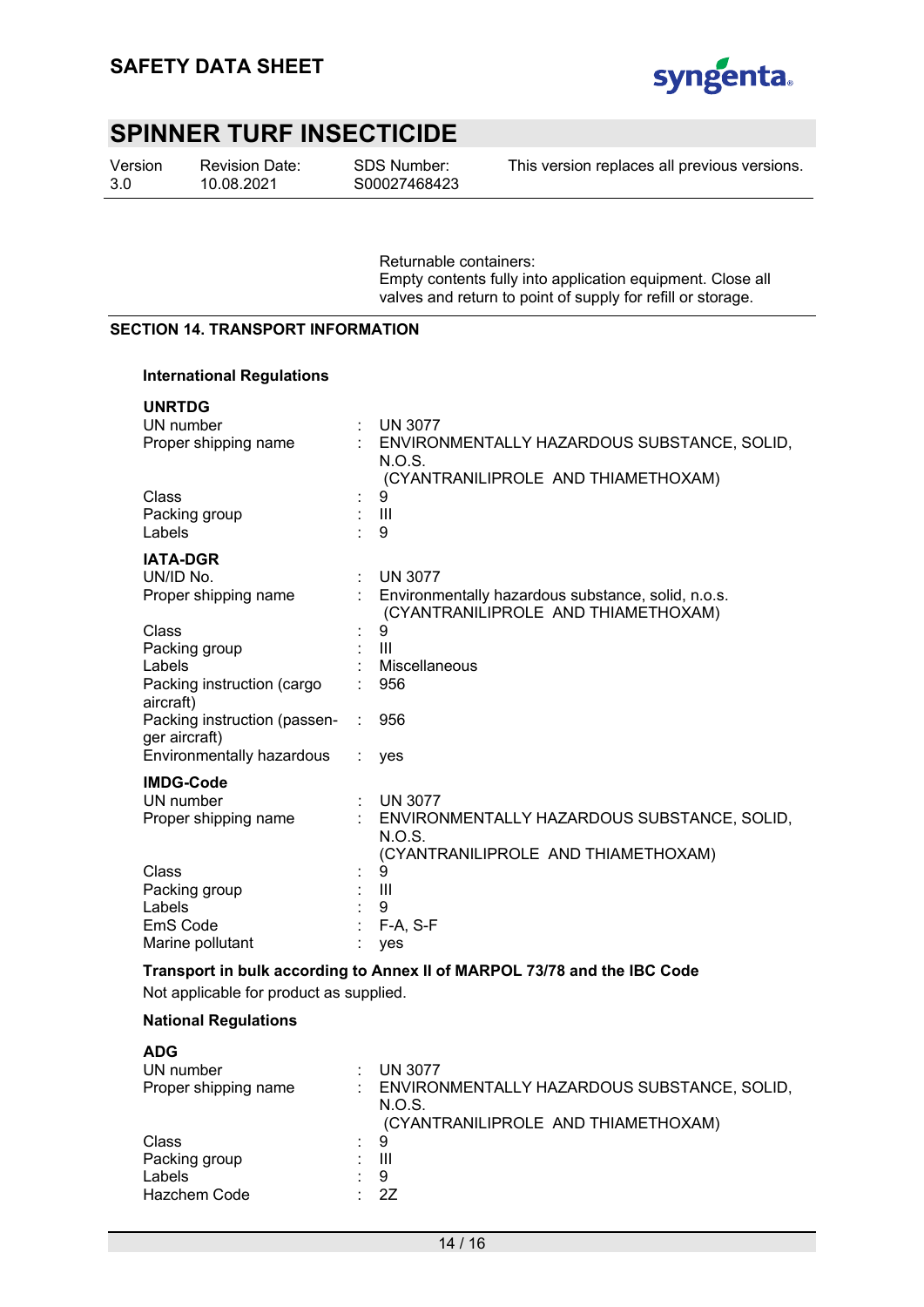

| Version<br>3.0 <sub>2</sub> | <b>Revision Date:</b><br>10.08.2021                                                                                                                                                                                                                                                                                                                    | <b>SDS Number:</b><br>S00027468423 | This version replaces all previous versions.                                                                                                                                                                                                                                                                            |  |  |  |
|-----------------------------|--------------------------------------------------------------------------------------------------------------------------------------------------------------------------------------------------------------------------------------------------------------------------------------------------------------------------------------------------------|------------------------------------|-------------------------------------------------------------------------------------------------------------------------------------------------------------------------------------------------------------------------------------------------------------------------------------------------------------------------|--|--|--|
| Remarks                     |                                                                                                                                                                                                                                                                                                                                                        | ADG Special Provision AU01.        | Environmentally Hazardous Substances meeting the descrip-<br>tions of UN 3077 or UN 3082 are not subject to the Australian<br>Code for the Transport of Dangerous Goods (ADG). This ap-<br>plies when transported by road or rail in packagings that do<br>not incorporate a receptacle exceeding 500 kg(L) or IBCs per |  |  |  |
|                             | Special precautions for user                                                                                                                                                                                                                                                                                                                           |                                    |                                                                                                                                                                                                                                                                                                                         |  |  |  |
| Remarks                     |                                                                                                                                                                                                                                                                                                                                                        |                                    | : Not self-heating if the product is to be transported in packag-<br>ings with a volume not more than 3000 litres.                                                                                                                                                                                                      |  |  |  |
|                             | The transport classification(s) provided herein are for informational purposes only, and solely<br>based upon the properties of the unpackaged material as it is described within this Safety Data<br>Sheet. Transportation classifications may vary by mode of transportation, package sizes, and var-<br>iations in regional or country regulations. |                                    |                                                                                                                                                                                                                                                                                                                         |  |  |  |

### **SECTION 15. REGULATORY INFORMATION**

| Safety, health and environmental regulations/legislation specific for the substance or mix- |  |
|---------------------------------------------------------------------------------------------|--|
| ture                                                                                        |  |

| Standard for the Uniform<br>Schedule 5<br>Scheduling of Medicines and<br>Poisons |                                                                                                                                                                                                         |
|----------------------------------------------------------------------------------|---------------------------------------------------------------------------------------------------------------------------------------------------------------------------------------------------------|
| <b>Prohibition/Licensing Requirements</b>                                        | There is no applicable prohibition,<br>t i<br>authorisation and restricted use<br>requirements, including for carcino-<br>gens referred to in Schedule 10 of<br>the model WHS Act and Regula-<br>tions. |
| <b>Product Registration Number</b>                                               | APVMA Approval No. 66637<br>÷                                                                                                                                                                           |
|                                                                                  |                                                                                                                                                                                                         |

#### **SECTION 16. OTHER INFORMATION**

Revision Date : 10.08.2021 Items where changes have been made to the previous version are highlighted in the body of this document by two vertical lines.

| Date format                             |  | $:$ dd.mm.yyyy                                                                                                         |  |  |  |
|-----------------------------------------|--|------------------------------------------------------------------------------------------------------------------------|--|--|--|
| <b>Full text of other abbreviations</b> |  |                                                                                                                        |  |  |  |
| ACGIH<br>AU OEL                         |  | : USA. ACGIH Threshold Limit Values (TLV)<br>: Australia. Workplace Exposure Standards for Airborne Con-<br>taminants. |  |  |  |
| ACGIH / TWA<br>AU OEL / TWA             |  | 8-hour, time-weighted average<br>Exposure standard - time weighted average                                             |  |  |  |

AIIC - Australian Inventory of Industrial Chemicals; ANTT - National Agency for Transport by Land of Brazil; ASTM - American Society for the Testing of Materials; bw - Body weight; CMR - Carcinogen, Mutagen or Reproductive Toxicant; DIN - Standard of the German Institute for Standardisation; DSL - Domestic Substances List (Canada); ECx - Concentration associated with x% response; ELx - Loading rate associated with x% response; EmS - Emergency Schedule;